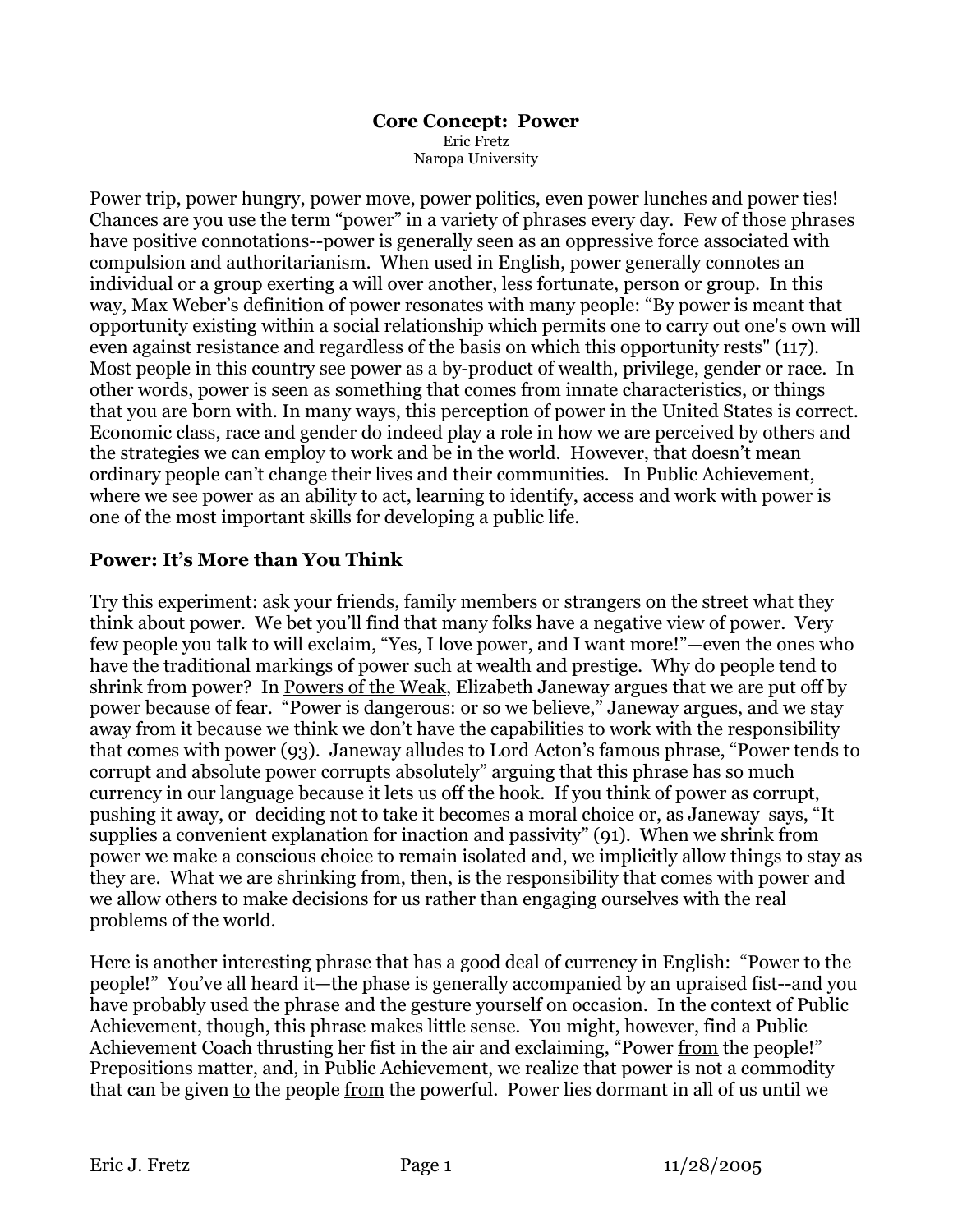choose to take action, and the more people you can mobilize to join your cause, the more change you will affect in your communities.

Despite its negative associations, power is actually a neutral term; it is neither good nor bad until it is applied to specific human acts. Philosophers and theologians spend a good deal of time trying to understand power as a concept and explaining it as an element of human experience and behavior. For instance, the German philosopher, Frederick Nietzsche wrote about a "will to power" which he explained as an innate, creative force of human nature. Picking up on Nietzsche's ideas, the German theologian, Paul Tillich, argued that power is an effort to overcome non-being, or death, and in this way, power becomes associated with a lifeaffirming force. For Tillich, "[p]ower actualizes itself through force and compulsion. But power is neither the one nor the other. It is being actualizing itself over against the threat of non-being" (47). Another German philosopher, Hannah Arendt, discussed the concept of power in her famous work of political philosophy, The Human Condition. For Arendt, power is a possibility, and it only ". . . springs up between men when they act together and vanishes the moment they disperse" (179). In other words, power cannot happen when people are isolated—it is the direct result of human connection and human relationships. Michel Foucault, a postmodern French philosopher and historian has done a great deal to shape the postmodern definition of power, and while it is impossible to distill Foucault's voluminous writings on power into a few sentences, it is worth noting that for Foucault, power is a process and a force that allows humans to understand, define and, in many ways, control the phenomenal world. For Foucault, power is like a low, but very powerful radio frequency. It works through human beings and institutions and it determines how we see and evaluate the world around us, but it is very difficult to identify. Although he made many statements that power is not an oppressive force, it is difficult to read Foucault and come away with a sense of power as something ordinary people can access to change their lives and worlds.

It is also interesting to look at power from a linguistic perspective. As a concept, power is an idea that has different signifiers in different language and cultures. According to Ed Chambers, English speakers consistently misunderstand power because they typically use it as a noun or an adjective. Spanish speakers, however, have the verb, poder, which means "to be able" and "to have the capacity to make an influence" (28). For Spanish speakers, then, power is related to action. A quick study of the way power is defined in English reveals some deep linguistic tensions. In the Oxford English Dictionary, power is defined in three ways: First, the OED sees power as an "ability to do something," next it notes that power is related to governing and to force and finally, the OED deals with the mathematical and physical definitions of power. What we are left with, then, is a tension between power as the ability act and power as a force that acts upon us. The fact that English and Spanish speakers have a variety of ways of describing and using the word "power," suggests that individuals and the culture they create decide how they wish to use language and the concepts that are attached to certain words and ideas. Language, in other words, is fluid, always being transformed by new events, technology and agreed ways of explaining ourselves and the world around us. If you accept the idea that language is the pragmatic product of the human imagination, then it is worth considering ways we might begin to re-define "power" in the United States.

## **Power and Protest Politics: An Applied Example**

Let's consider an example. Imagine you are a university student who is concerned about the use of sweatshop labor to manufacture athletic clothing for your university. If you only see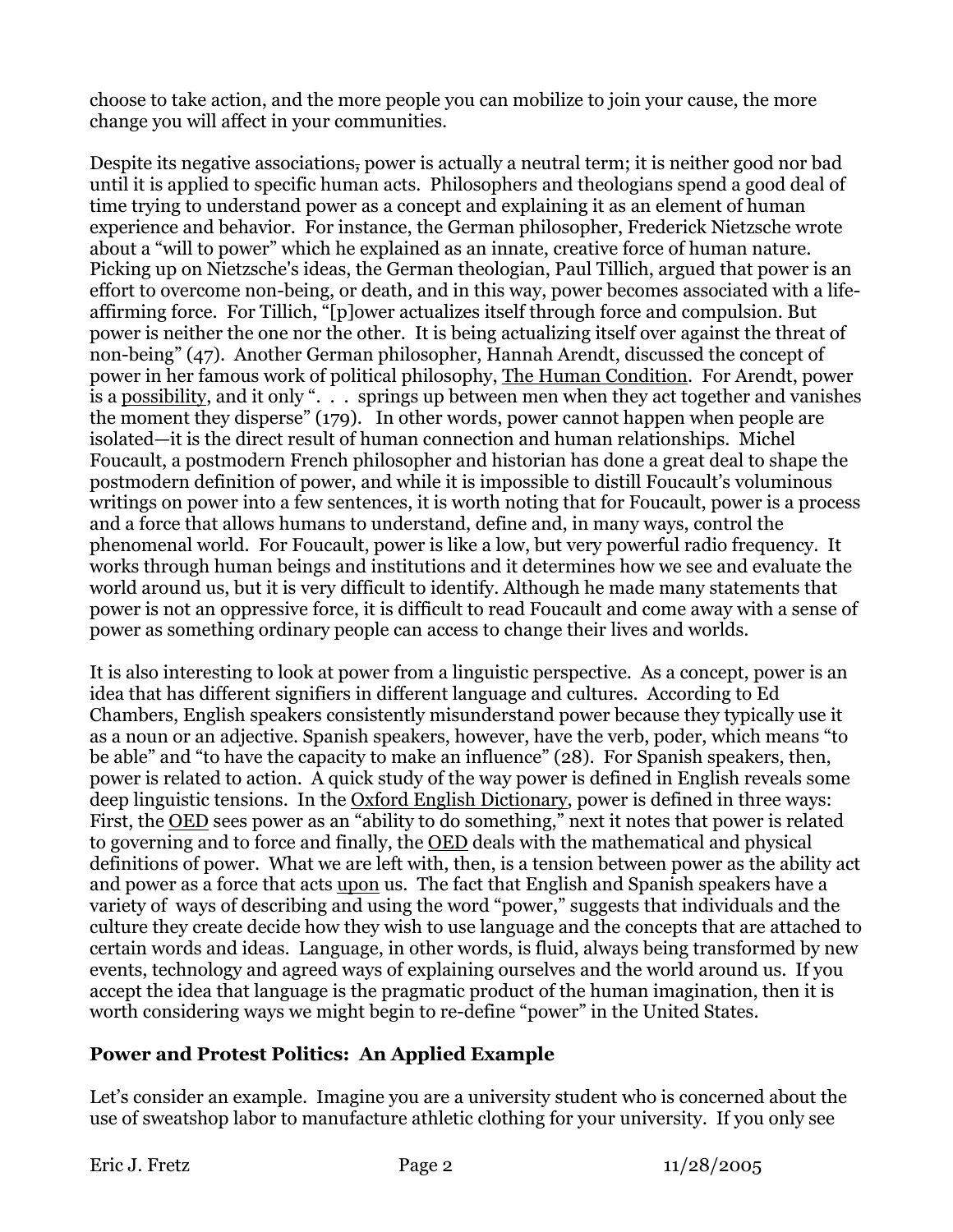power as something that is in the hands of other people—people with more money, prestige and knowledge than yourself, it would be difficult for you to imagine a way to address the problem at hand. It is hard to imagine going up against a heavyweight when you yourself are just a welterweight and with those odds, it would benefit you to give up on your interest in holding the University accountable for supporting sweatshop labor and just go to the game on Saturday and have a good time. That is partly the problem with defining power as something that is held by other people—it is that much easier to give up on the challenges that we care about and that pejoratively affect the livelihood of others.

However, if you see power an ability to act, you free yourself to actually do something about companies that use sweatshop labor to manufacture athletic clothing for your university. That is why, in Public Achievement, we define power as the ability to act—it is a re-definition of a received cultural concept that gets us out in the world and cures our helplessness. In this way, every human being possesses the capacity to exert his or her power. You might even argue that as human beings we have a responsibility to exert our power and to change the parts of our everyday lives that trouble us or cause trouble for other people.

But there are still more things to consider. Let's say you manage to find like-minded individuals on your campus who also care about the problem of sweatshop labor. And let's say that you all meet one evening at the local coffee shop and decide that the best way for your group to exert its power and to work toward holding this company accountable for its manufacturing procedures in the developing world is to organize a sit in at the President's office of your university. A sit in would, of course, be a dramatic event—you could probably get a good deal of press coverage and, maybe if you are lucky, you could even get arrested by the university police force. Still, what would that kind of protest politics do to counteract the problem? How would your sit in affect the way the university decides to stock its shelves with sweatshirts, shorts and baseball caps? How would your sit in affect the lives of the people in the developing world who manufacture your University's athletic wear? You would need to consider this as well: is there a chance that the press coverage you receive could actually work against your cause and influence others to see your protest as a histrionic bit of political theatre?

Part of the reason we default toward protest politics when we are upset with a current political situation is because American history tends to favor the protester over the community organizer. We know a good deal more about Rosa Parks' and Cesar Chavez' acts of protest against racial segregation than we do about their abilities to organize people around salient social issues and to accomplish the hard work of inspiring people and mobilizing them to action. The same is true for our understanding of the student protests against the Vietnam War, the Million Man March and the 1999 WTO protests in Seattle. The problem, though, is that these forms of massive protest often fail to address the problems at hand and mostly serve to inspire people and make them feel good about being a part of a big group. Massive protest movements, in other words, often leave out the hard work of everyday politics that is, arguably, more mundane, yet more effective in transforming lives and communities. In Going Public, IAF organizer, Michael Gecan, offers a searing critique of "activists" who take to the streets to protest governmental and multinational activities. Walking to his Manhattan office one afternoon, Gecan stumbles on a street protest: 5 people stand on a Manhattan street corner. Black paint is splashed on their faces and clothing. One man beats a drum, another speaks inaudibly through a megaphone, two protesters writhe on the sidewalk and another confronts passersby. NYC police surround the scene, more bored than anxious. The entire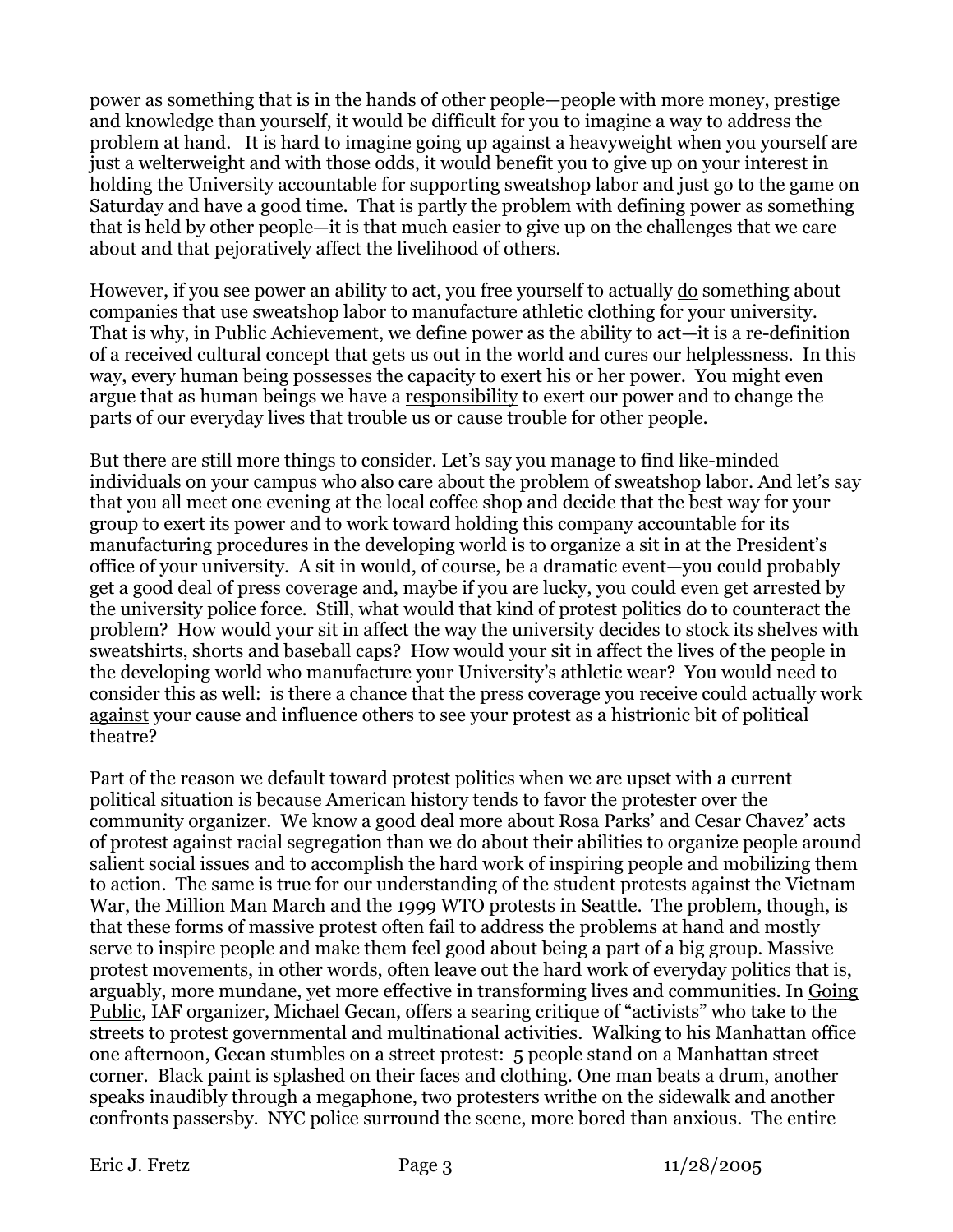drama is conducted underneath a homemade sign that reads, "Save the U'Wa Tribe." For Gecan, this sort of scene represents the most cynical kind of political engagement. He calls this sort of protest a "reenactment" and the protesters, "political idolaters" who draw more attention to themselves than to the plight of the indigenous people for whom they purport to advocate. Gecan draws a bright line between the street activism he witnessed in Manhattan that day and the kind of community organizing that involves ordinary people working to make their lives and their communities better. From Gecan's community organizing perspective, acting in public is not about wearing a "Peace" shirt, protesting on street corners, joining the Sierra Club or writing a check to your favorite charity. Rather, public engagement is about training ourselves to mobilize people around salient social issues, dialoguing with legislators, business leaders and school board members, as well as understanding and practicing social change strategies (49-53). In other words, through your work in Public Achievement, you are learning and applying strategies to affect real change in your communities.

# **On the Ordinariness of Power**

United States history reveals hosts of examples of ordinary people who identified problems in their communities and acted on their abilities to resolve those problems. Typical examples include William Lloyd Garrison, Frederick Douglass and all the courageous people who organized the Abolitionist movement in the mid-nineteenth century. Other examples include Elizabeth Cady Stanton and the brave women (and men!) who spearheaded the Suffragist movement. You are probably thinking of other examples such as the Civil Rights movement in the 1950s and 60s and, if you know anything about community organizing, perhaps the work of the Industrial Areas Foundation comes to mind.<sup>1</sup>

The problem with focusing on sainted figures such as Harriet Tubman, Martin Luther King and Cesar Chavez is that it is daunting to imagine ourselves changing our worlds and affecting power with the same aplomb and effectiveness as those great leaders. So, again, we run into the danger of comparing ourselves to historical figures, thinking there is no way ordinary folks like ourselves could ever do what they did and, once again, giving it all up and enjoying the game the next Saturday. If you find yourself currently thinking these thoughts read the following story about a Public Achievement group in Lafayette, Colorado:

A team consisting of a coach from Naropa University and four students from Centaurus High School in Lafayette, Colorado started with a dream. As undocumented Latino students, they felt that they had a right to attend college and further their education. However, without status as citizens, they were not eligible for in-state tuition, or even federal scholarship money to help them afford the high cost of tuition, making attending college impossible.

The team found a way to act on their dream when they learned about the DREAM Act, a piece of legislation on the table in Colorado that would allow undocumented students conditional in-state tuition so they can attend college, work on their GED, or register for military service. As their Public Achievement project, this team decided to raise awareness of the existence of the DREAM Act in hopes to help get it passed. Their team decided on the appropriate name of Encontrando Nuevas Oportunidades, or "finding new opportunities."

 <sup>1</sup> For a history of social change movements in the United States, see Harry Boyte and Sara Evans, Free Spaces: the Sources of Democratic Change in America (Chicago: University of Chicago Press, 1992).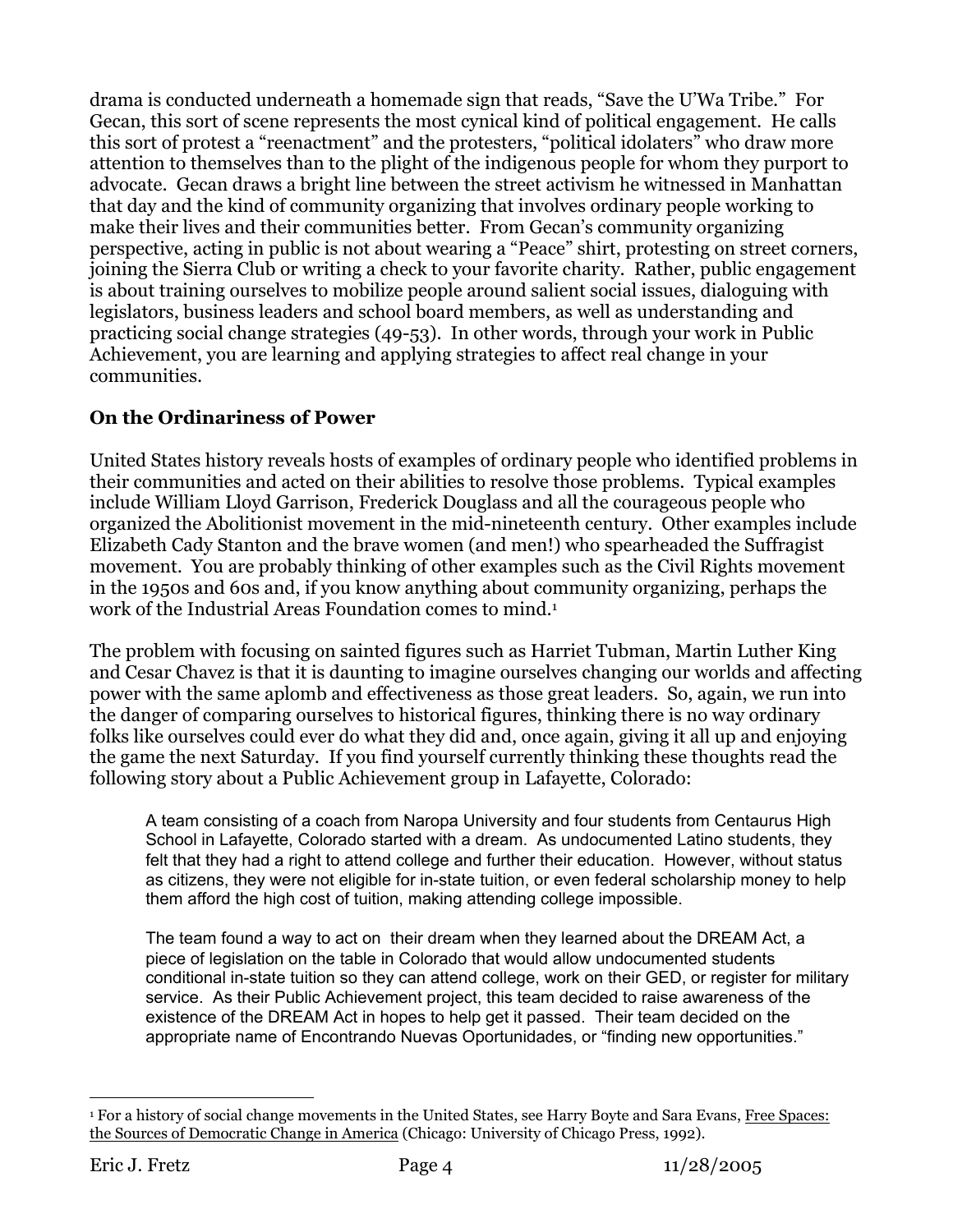The team made signs and posters to put up around the school and the community to raise public awareness about the DREAM Act. They also surveyed students at the school to rally students support, but they knew that wasn't enough. They knew there were a large number of people in support of their issue, and had to find a way to show this to stakeholders. They used technology to help them act of their issue. The team couldn't physically leave the school, but they did have internet access and knew they could use it to reach a large audience. The team set up an online petition that people could sign in support of the DREAM act. Within a month, the petition had over 1000 signatures which the students displayed publicly in their school and sent hard copies to members of the Senate and House of Representatives. They also presented their project to a representative of Senator Ken Salazar of Colorado and followed up with her to make sure their work was noticed and received.

Encontrando Nuevas Oportunidades was not willing to accept a short-sighted, cynical definition of power, and made a commitment to act on their ideas to create real change. At first glance it would appear this team had very little power. They were ninth and tenth grade high school students who were undocumented immigrants, so they could neither drive nor vote and their future in this country is bleak. They wanted to make their issue public beyond the school walls, but school regulations did not allow them to leave the school during their Public Achievement time, how could they possibly influence anyone? Rather than feeling paralyzed by their deficits, they took on a new definition of power. They began imagining power as the ability to act and they knew that with some creative thinking they could exert their influence on their school and community.

## **Power as Relational**

While you are working on your Public Achievement project, you should begin to realize that power is relational and that those folks (despite their race, wealth and privilege) who can create trusting, public relationships with the right people are the ones who have the abilities to act and to change their worlds. What does it mean, though, to say that power is relational? One way to look at this question is to begin with the oft-quoted phrase, "You can't do it alone." Even ultra-powerful people like Bill Gates and George Soros don't sit in their offices, high above the rest of us and give orders to underlings who mindlessly re-arrange the world according to the whims of Gates and Soros. Indeed, powerful people like Gates and Soros have become, and remain, powerful primarily because of their abilities to seek out likeminded people with similar interests and strengths that complement their individuals weaknesses.

That is why power mapping is such a critical element of any Public Achievement project. When you power map, you simply create a visual map of the individuals and organizations who also care about the issue or problem you are working on in your Public Achievement Issue Group. Here is an example of a power map constructed by a group working on the problem of Immigrants receiving drivers licenses<sup>2</sup>:

 <sup>2</sup> For more information on Power Maps, see www.publicacheivement.org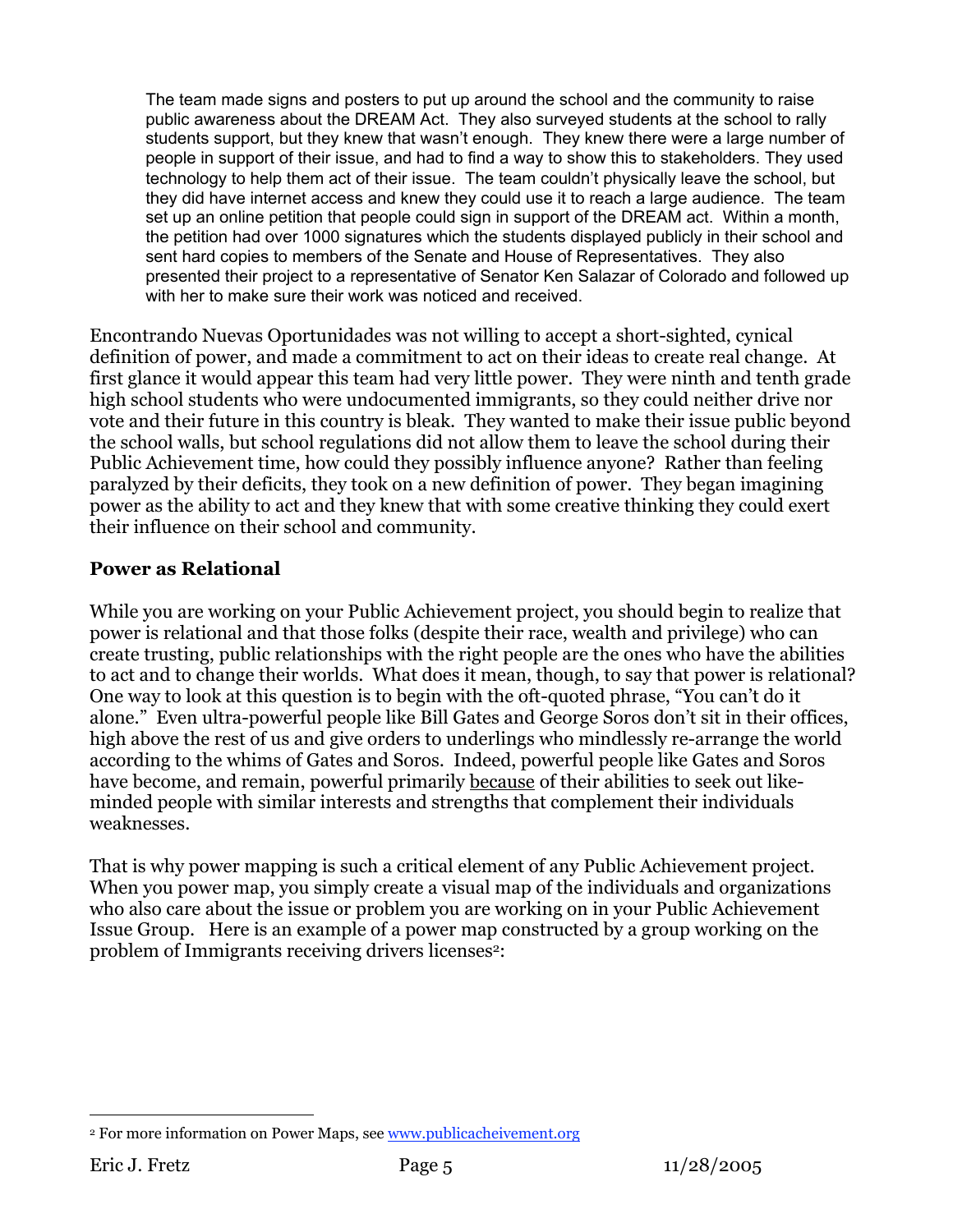

After you draw the power map, the next step is to create relationships with the people you have identified on your map. How do you create these relationships so that you can begin acting on a public stage and affecting change in your community? Well, in some instances you do it the old fashioned way: you simply pick up the phone, dial the number of the person you want to contact on your power map and ask for a meeting. If you are under 30 years old, you might be more comfortable sending an email, but stay away from instant text messaging strangers! Sending letters, faxes or just knocking on office doors are also good ways of beginning the kind off public relationships with people on your power map.

Creating relationships with stakeholders who have an interest in your Public Achievement project is one of the most effective ways to act, or to exert power in the public sphere. You might hear Public Achievement practitioners saying something like this: "Two is better than one, three is better than two and four is better than three." That is just another way of saying that the power we possess in our lives and our ability to act is directly related to the number of public relationships that we have developed. Creating relationships and setting up relational meetings is nothing to trifle with, though. As Ed Chambers says, creating relationships is an art form—it is hard work that involves a good deal of savvy. To find out about one on one relational meetings, see chapter two of Chambers' Roots for Radicals.

## **Conclusion: The Melian Dialogue**

Human beings have struggled with the reality of power for a very long time. As the following story from the Peloponnesian War illustrates, power is not always about the strong exerting force over the weak. Sometimes it is about our ability (or inability) to negotiate, cut deals and work with people who are different than ourselves.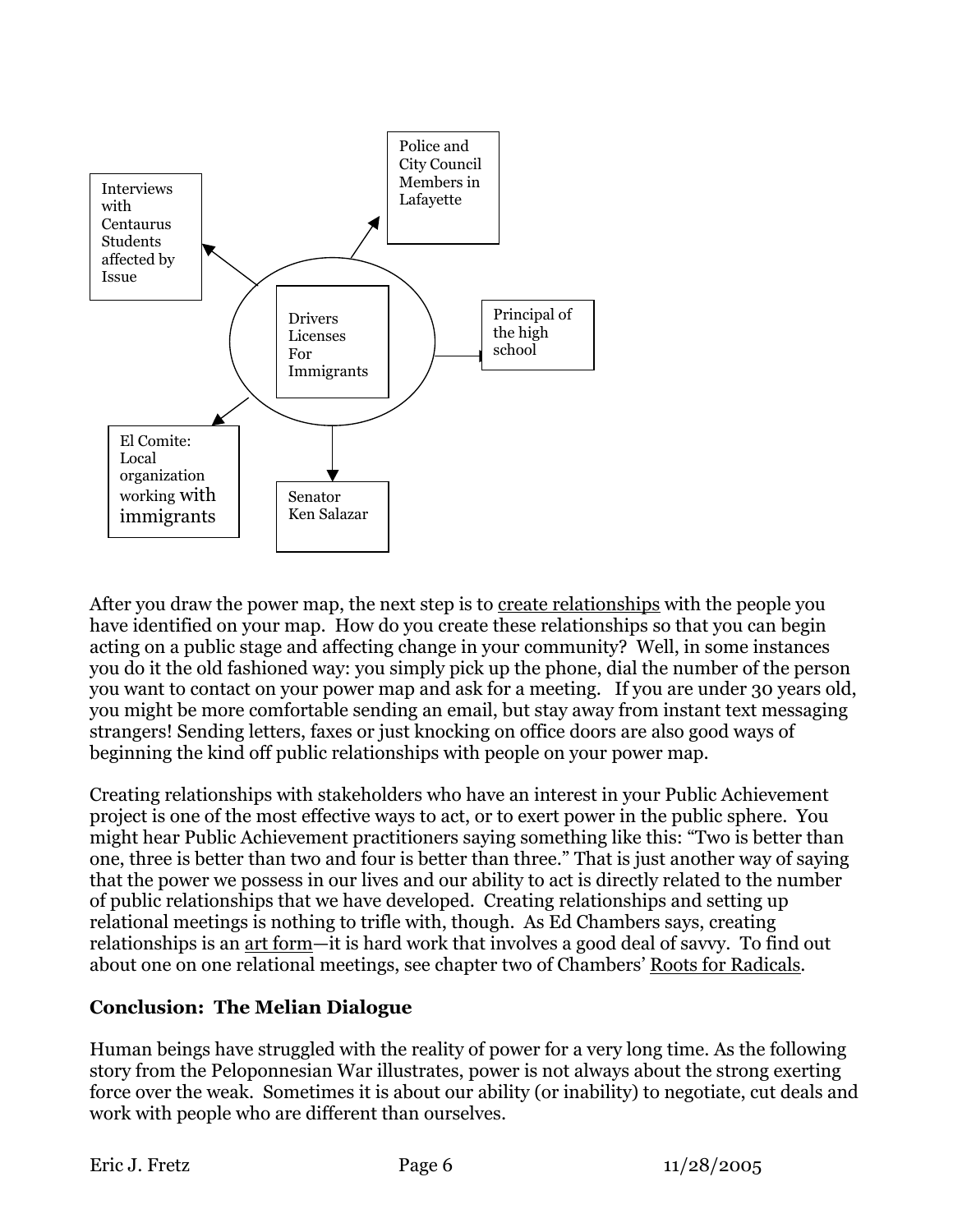Athens and Sparta were two of the strongest states in the Ancient Greek world. And in the early 4th century BC the two states were engaged in what came to be known as the Peloponnesian War. In 410, Athens set out to conquer Melos, a little island in the Sea of Crete. Melos had originally been colonized by Sparta so it had cultural and economic ties with the Spartans. But, when the war began the Melians claimed neutrality, choosing sides with neither Sparta nor Athens. For awhile, their island status kept them removed from the war, but one day in 410, the Athenians showed up on the island and gave the Melians a choice: Melos could surrender to Athens and the Athenians would in turn spare Melos. All it asked for was for Melos to become a tribunal state of Athens—the Melians would retain their property and their rights. Or, Melos could resist and go to war with Athens—a war they would surely lose.

In the dialogue that ensues between the two diplomatic corps, the Melians make the following arguments:

- We are neutral in the war: don't bother us, and we won't bother you.
- If you attack us, other neutral countries will be threatened and then become the enemies of Athens
- If you attack us, Sparta will come to our aid.
- We will fight against you because it is the honorable thing to do—we have hope and faith that we will win.
- It is about standing up for what we think is right.

The Athenians, in turn, make the following counterarguments:

- Surrendering to us is about self preservation. Because we are stronger, we have a right to rule you. If you resist we will destroy Melos.
- It is in both of our self interests for you to surrender—we don't want to kill anyone.
- Melos' neutrality is a sign of Athenian weakness—we must conquer you to show strength and because we need your cities.
- Historically, Sparta hasn't come to the aid of it's colonies—do you want to take that chance?
- The honorable thing is to surrender and become a part of Athens—no one will die, we won't alter your culture, plunder your resources or hurt you in any way.

Don't be confused by this story: the purpose of discussing the Melian debate in the context of Public Achievement is not to suggest that the weak should automatically cave in to the wishes of the powerful, and it is not to encourage you to be meek and submissive in the face of challenges you will undoubtedly face during your Public Achievement project. The Melian Debate is an extreme example of power relations at work. Few of you will ever find yourselves in the positions of the Athenians or, happily, the Melians. Nevertheless, this story tells us a good deal about power and how it can be exercised in the world. Because the truth is that most of us are Melians. Individually, we don't have a lot of resources and until we connect with other people our power to affect change in the world is diminished. The Melians had no time to create a power map and develop relationships that would allow them to realistically resist the Athenians. In many ways, the Melian story is the Old Testament story of David and Goliath with a very unhappy ending (at least for David). In both scenarios a physically dominant force threatens the weak. But David is an historical anomaly—the weak are generally crushed by the strong and the Melian story is a just a tragedy—with a proper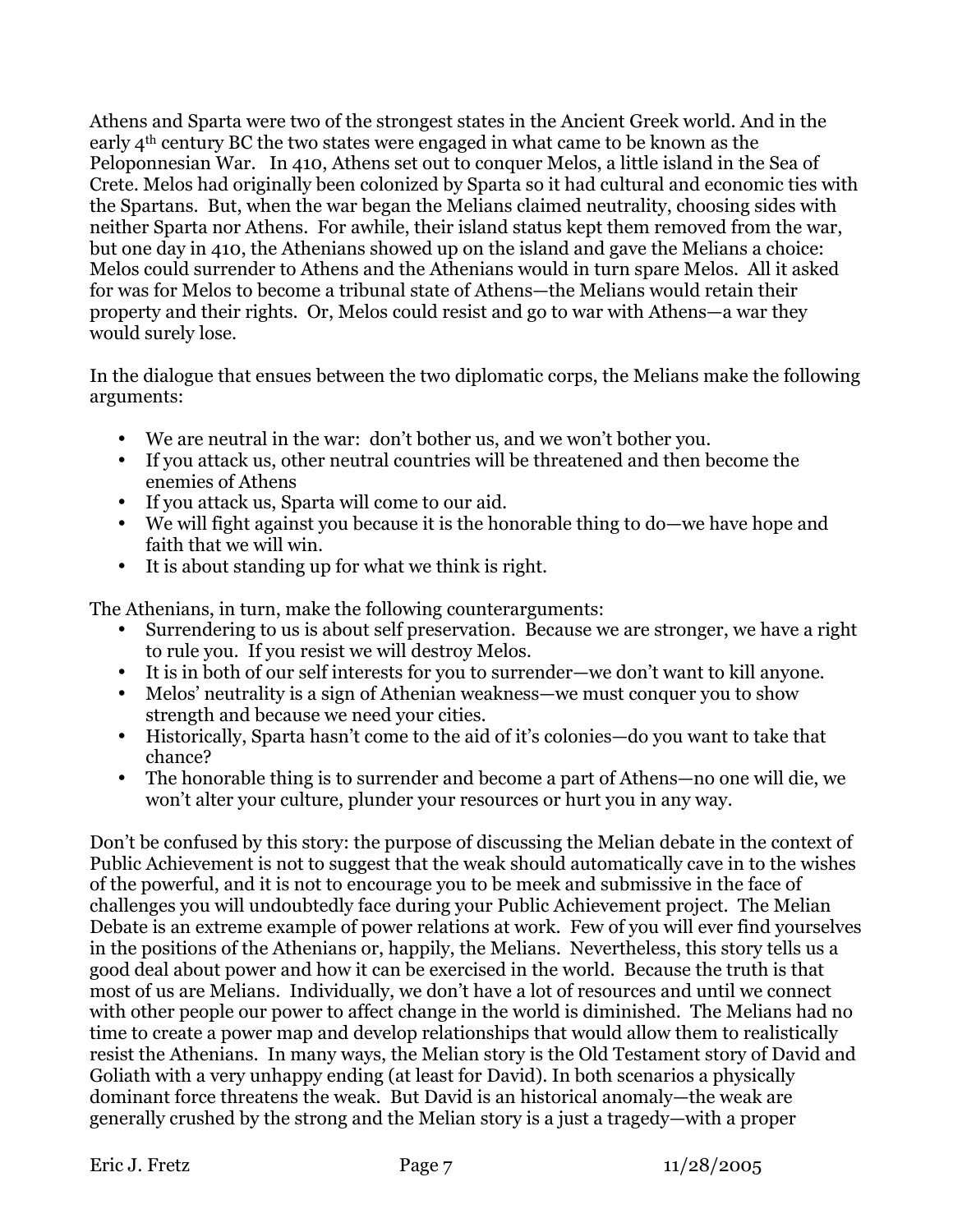understanding of power, they could have saved a lot of bloodshed and heartache. Unlike the Melians, though, you have the ability to develop relationships and take action against the Athenians of your community and your world. As Public Achievement participants, you have the ability to marshal power, to negotiate with others and to mobilize people around important community and social issues. The Melians found out the hard way that isolation and neutrality are unrealistic and that hope without strength is a delusion. In the globalized world of the twenty-first century, where, as Thomas Friedman has recently argued, technology has flattened global communications and relationships, we can't afford to be like the Melians. Through Public Achievement, you have the opportunity to transform neutrality to commitment and isolation to engagement.